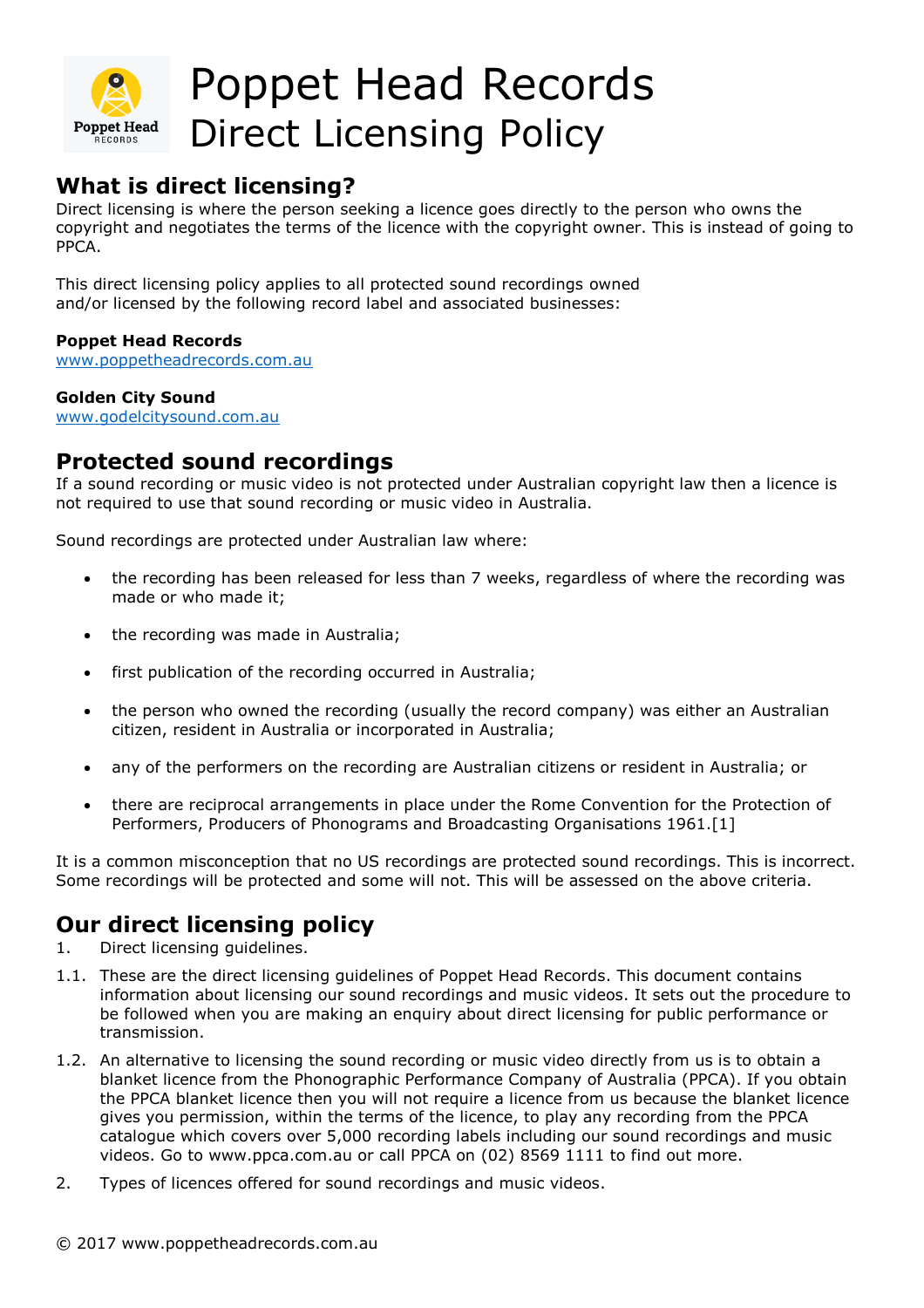

# Poppet Head Records Direct Licensing Policy

- 2.1. We only provide non-exclusive licences. This means we can offer the same licences to other people. For example, if we licence your restaurant to play our sound recordings and/or music videos, we can also licence any other businesses (including other restaurants) that wish to play our sound recordings and/or music videos.
- 2.2. We offer licences for the following purposes: a). transmission licences for our sound recordings and music videos. You will need a transmission licence if you intend to communicate the sound recording or music video to the public, for example by way of radio, television or the internet;

b). public performance licences for our sound recordings and music videos. You will need a public performance licence if you intend to play the sound recording or music video in public, for example by playing a CD at your business premises.

- 2.3. These licences are separate from any licence required in respect of the underlying copyright in the music and lyrics on the sound recording or music video. Unless the underlying musical works are no longer protected by copyright, you will also need to obtain permission to use the underlying musical works (including any lyrics). Permission to use musical works can be sought from the Australasian Performing Rights Association (APRA) and the Australasian Mechanical Copyright Owners Society (AMCOS). These two organisations operate from the same office and have responsibility for different types of licensing. See www.apra.com.au or call 1300 852 388.
- 3. Our process for direct licensing.
- 3.1. To enquire about directly licensing any of our sound recordings or music videos, please contact Trevor Petrie at [info@poppetheadrecords.com.au](mailto:info@poppetheadrecords.com.au)
- 3.2. We require the following information:
	- a). your business name;
	- b). your contact details;
	- c). your ABN;
	- d). a brief description of your business e.g. gym, radio station, film festival.

e). an accurate estimation, to the best of your ability and in good faith, of the number of customers per month attending your business (for radio and television stations, we require an estimate of your audience numbers. For one-off events please estimate the number of people you anticipate will attend);

f). the title of each sound recording and/or music video you wish to use (if you wish to use the entire ep/album please indicate this);

g). a brief description of how you will be using the sound recording and/or music video (please keep the description under 200 words);

h). how long you require the licence (for example, is it for a one-off event or do you require it for a longer period, such as 12 months?); and

i). any other information you would like to provide.

- 3.3. Once you have provided us with this information we will get in touch with you to discuss whether a direct licence is likely to be appropriate in the circumstances. Please be patient, we are only a small business and due to our limited resources, it may take several days for us to respond to your valued enquiry.
- 3.4. After speaking with you, we may require additional information. Once you have provided us with any additional information we require we will provide you with a quote for the licence fee. Our licence fee includes the cost of preparing the licence agreement. Licence fees vary depending on the type of use you are making of the sound recording or music video. Please note that we do not provide any licences free of charge.